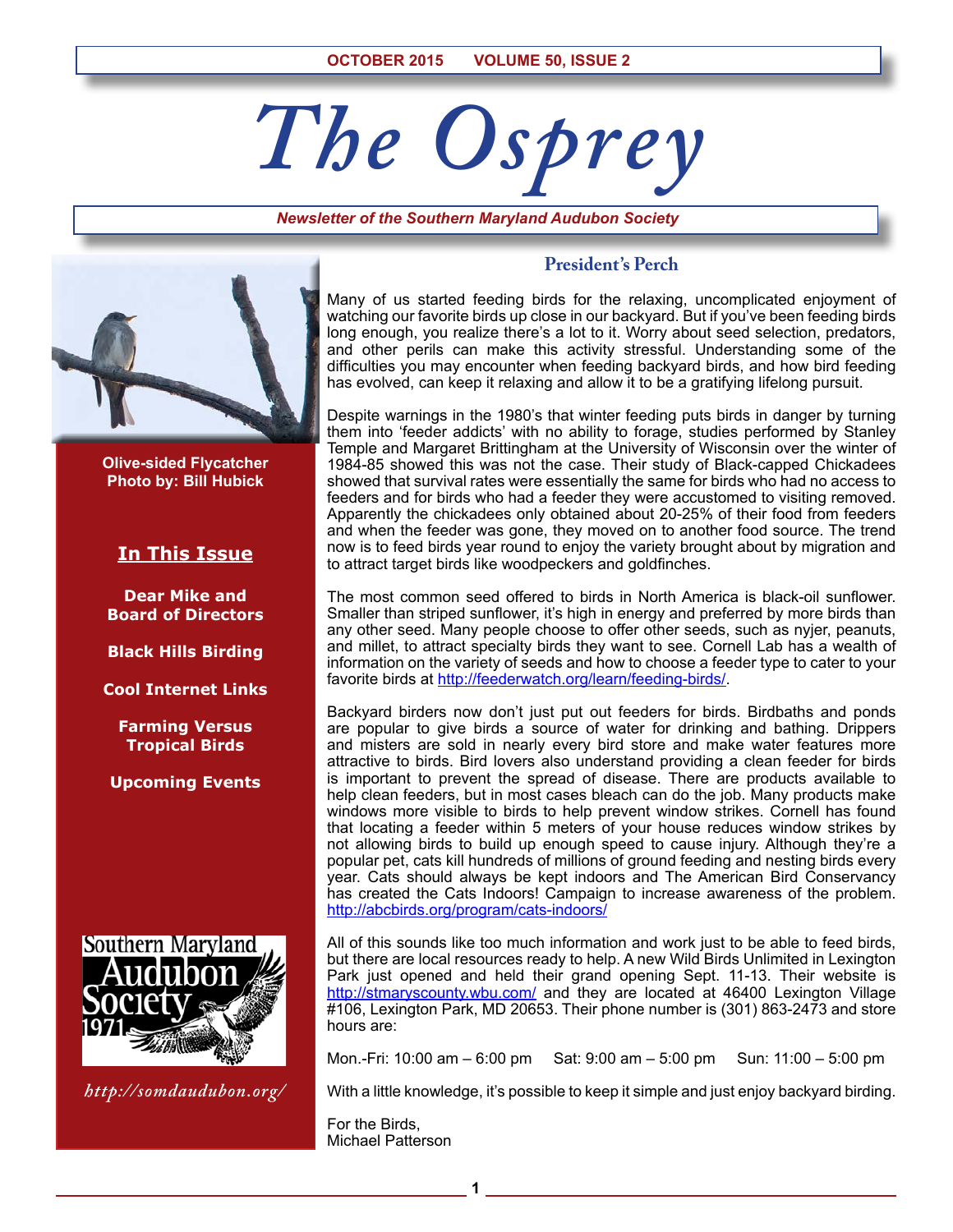#### **Black Hills Birding By Tyler Bell**

Jane Kostenko and I worked the American Birding Association's rally in Spearfish, South Dakota in June. Although we were busy with our duties keeping things running at the event, we did manage to squeeze in some birding and quite a bit of sightseeing! Having been to South Dakota before we were birding, our list started a zero and sadly ended at 99, just one shy of the century mark.

The upper mid-west has been experiencing heavier than normal rainfall the last several years. If you've ever been to western North or South Dakota, you'll know it's almost a desert with rolling short grass prairie and sage. This time, all of the sloughs, creeks and rivers were full and flowing hard. Everything was incredibly green. On top of that, there were several spectacular thunderstorms in the evenings including one with an embedded tornado that caused a tornado warning evacuation in the hotel and the proverbial freight train sound as the funnel passed less than a mile south of the hotel. Too close for comfort, that's for sure!

One of our first birding spots was a sewage treatment pond just north of town. It held a very nice assortment of ducks and shorebirds as well as a drake Cinnamon Teal. They're common further west but in the prairie region, they're still uncommon so a nice find.

The first day of the event, we piggybacked onto a shortgrass prairie trip near Buffalo, SD. We met the group stopped on the side of a farm road cutting through a cattle ranch. Baird's Sparrows were singing very nearby and we watched males carrying food to a nearby nest. We'd seen a few Baird's Sparrows in North Dakota but this was an incredibly high density of these declining sparrows. Oddly, on the other side of the road, at the foot of some small buttes, was sage habitat which contained Brewer's Sparrows. I would never have thought these two species could be so close together. There was a Ferruginous Hawk perched up on one of the buttes allowing nice scope views.

Next day, we drove through the Black Hills via Spearfish Canyon Road. There are several waterfalls along this route and they were showing nicely. The scent is something we wish we could bottle. It was something we'd never encountered before. Not sure what was growing that smelled so sweet but it was unique. We were headed to Black Fox Campground in search of Northern Three-toed Woodpecker which would have been a lower 48 bird for us and our only real target species. Of course we didn't see one but the hike up the canyon was beautiful. When we returned to our car, we ate lunch in the picnic area and a Red-naped Sapsucker flew in and landed on a stump about 15 feet from the table. Of course the camera was on the back seat of the car. D'oh!

The third day, we sort of played hooky. Badlands National Park isn't too far east of Spearfish so once the trips departed, we blasted off and spent several hours there enjoying the amazing eroded sedimentary landscape. It's quite surreal. You exit at Wall, home of the bizarre Wall Drug, which we did not visit. You drive south on rolling hills

then, BAM! everything falls away into the badlands as far as you can see. We got to see a family of Bighorn Sheep and a Coyote as well as a bunch of birds not found further west in the Black Hills including Rock Wrens which were fairly common.

If you plan on visiting the Black Hills, the rental car companies provide a map of the maze of small roads that crisscross the area. It is surprisingly detailed and accurate although not nearly as detailed as a DeLorme Atlas. But, it's free! I would highly recommend visiting the area even if your main objective isn't birding. Just don't go at the beginning of August when the Sturgis motorcycle rally bring tens of thousands of motorcycles and other visitors to the area. You literally can't get a hotel without about 50 miles of Sturgis which is the next big town east of Spearfish. And, by the way, you can see Mount Rushmore from the highway without having to pay the \$11 entrance fee  $\odot$ 

#### **Dear Mike and Board of Directors:**

I am truly honored to have received the Conservationist of the Year Award for 2015, and wish sincerely to thank you and the Directors of SMAS for this completely unexpected award.

I joined National Audubon Society as a 12-year-old living in Idaho Falls, ID where my parents gave me my first pair of good binoculars, Krombach-Wetzlar 6 X 30 center focus, purchased at Cat Thompson's Sporting Goods store. I was the only person interested in birds that I knew then, so I taught myself the names of birds using Roger Peterson's Field Guide to Western Birds. Needless to say, I began by seeing some birds that were not in any field guide, but gradually figured out such puzzles to be things such as female House Finches, and Brown-headed Cowbirds. I once got a very good look at a pair of wrens with their recently fledged brood, but to this day am not sure just which species they represented.

Anyway, at 16 years of age (1954) we moved to Santa Monica, California, and my NAS membership assigned me to the Los Angeles Audubon Society, where I found like-minded bird enthusiasts, and even found a fellow bird watcher in my high school. At last I had an equally enthusiastic birding companion through high school and into College. Gene Anderson, my birding buddy went on to Harvard where he launched an academic career in cultural anthropology, whereas I went to Santa Monica City College and UCLA (such was the academic and socioeconomic gap in our backgrounds) where I studied zoology and went on to become a college professor teaching various zoological and ecological subjects in biology. Through those decades, I kept my affiliation with the NAS, including my membership with SMAS beginning in 1972, when I came to St. Mary's College of Maryland to teach biology.

I intend to keep my affiliation with SMAS as long as I can, and thank you again for the honor you have given me.

I remain yours sincerely, Ernie Willoughby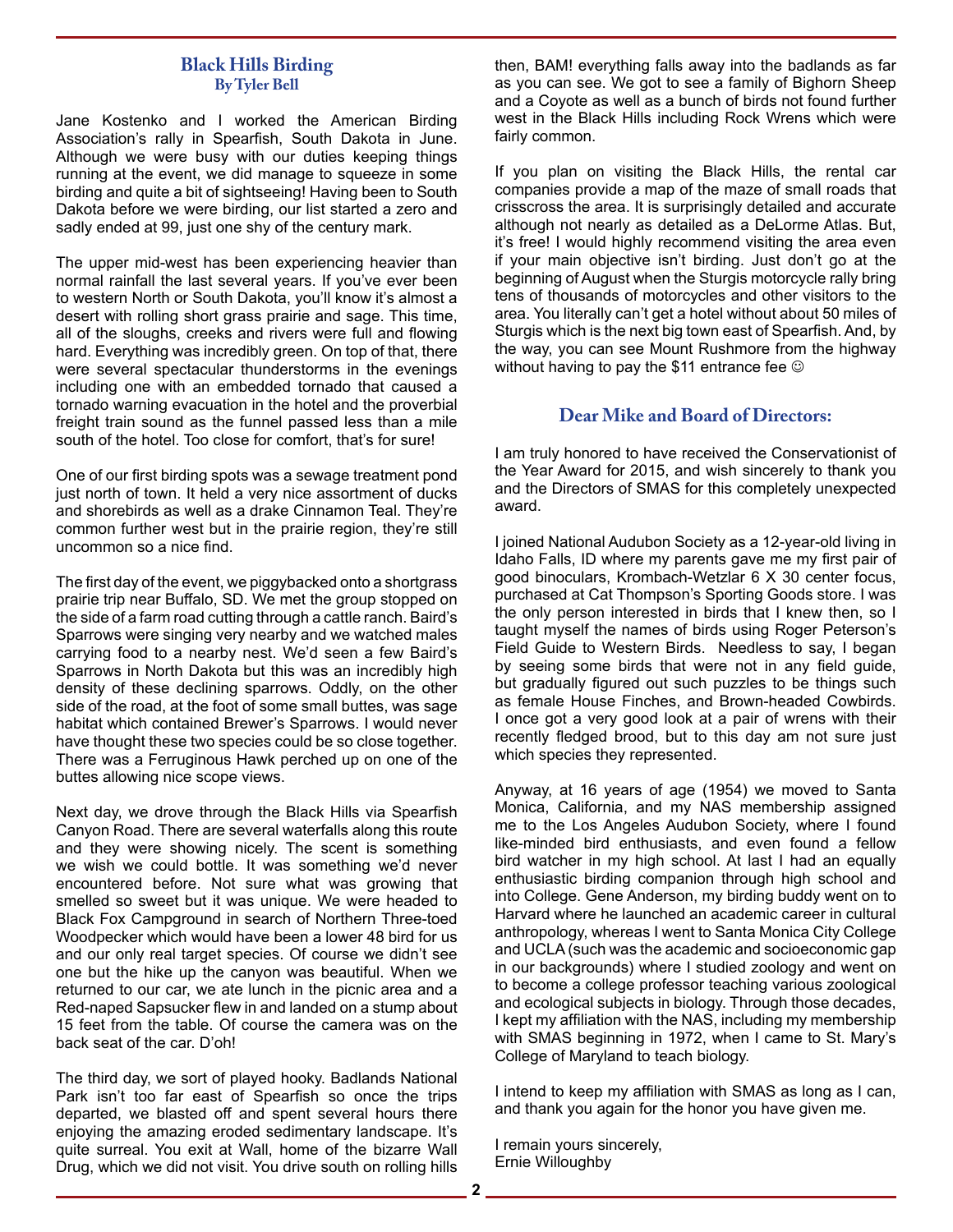# **Cool Internet Links!**

Swans feeding Koi! https://www.facebook.com/OMGParadisePage/ videos/891196094236814/

Bird Name Generator: https://www.facebook.com/floridabirdingtrail/ posts/10153504473796043

Penguin Cam takes a beating: http://tinyurl.com/n9uvx8c

Ocean garbage patch video: http://tinyurl.com/qjexe62

Cornell Lab of Ornithology has a live Condor nest cam streaming from a cliffside cavity in the Sespe Condor Sanctuary, in southern California: http://cams.allaboutbirds.org/channel/49/California\_ **Condor** 

White-necked Jacobins take a shower! https://www.facebook.com/496312320509315/ videos/549962888477591/

## **Farming Versus Tropical Birds: Who Wins? Who Loses?**

I just published a piece about a Current Biology paper that investigates two farming strategies and their impacts upon tropical birds. Basically, the study found that some farming practices have the potential to simultaneously protect natural habitats and boost farm yields -- good news for birds, tropical birds and for endangered species worldwide:

Could some farming practices benefit tropical birds? http://gu.com/p/4cvzp/stw

This piece is accompanied by a photo gallery of some of the agricultural winners and losers that you may enjoy looking at:

Farms versus birds: winners & losers - in pictures http://gu.com/p/4c37j/stw

as always, feel free to share widely, with friends, family and fellow bird-nerds.

**GrrlScientist** Devorah Bennu, PhD birdologist@gmail.com http://www.theguardian.com/science/grrlscientist

**Check out something new and exciting on our SMAS website Go to somdaudubon.org, click on "Join SMAS" You can now Join, Renew or Donate using**



**This great new ability to pay online was made possible by Noah Urban of mazuzu. Check out their website at mazuzu.com.**

**"***I could not believe how easy Noah made the process of enabling the Southern Maryland Audubon Society to offer PayPal payments for members to join, renew***,** *or donate online. He made the process a pleasure"* 

**Lynne Wheeler, Membership Chair**



*Web design is a wonderful challenge of combining the needs and values of the company in a way that resonates with the*  target audience. From the initial concept ideas all the way to post-launch updates, we're here to help for each step of the *way to a stellar web presence.*

**3**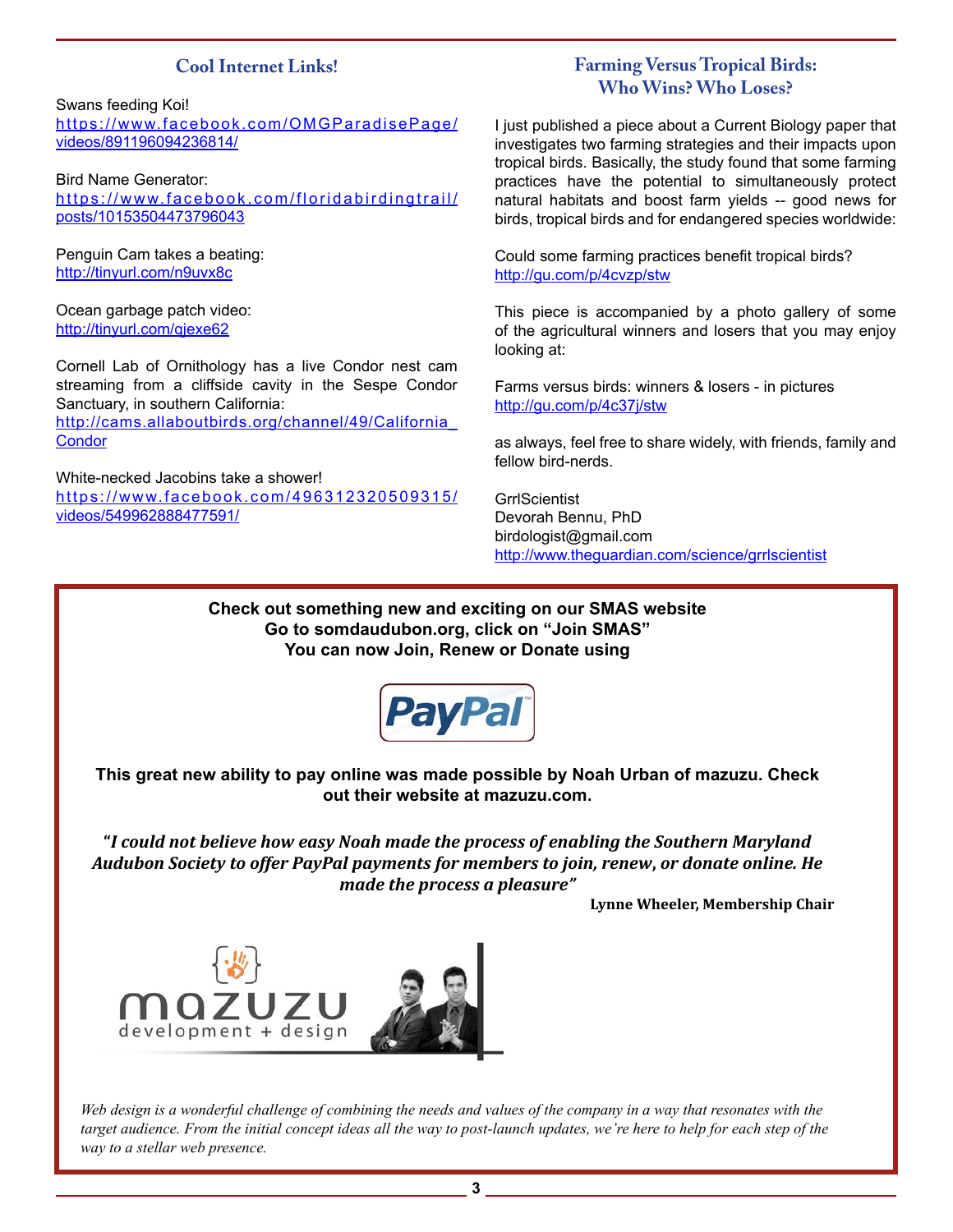### **Bald and Golden Eagles Victorious: Court Invalidates 30-Year "Eagle Take" Rule Feds' Violation of Environmental Laws Cited**

(Washington, D.C., August 12, 2015) The U.S. District Court, Northern District of California, in San Jose has ruled that the Department of the Interior violated federal laws when it created a final regulation allowing wind energy and other companies to obtain 30-year permits to kill protected Bald and Golden Eagles without prosecution by the federal government. The court decision invalidates the rule.

American Bird Conservancy (ABC), a plaintiff in the lawsuit, hailed the decision. "We are pleased that the courts agreed with us that improper shortcuts were taken in the development of this rule," said Dr. Michael Hutchins, Director of ABC's Bird Smart Wind Energy Program. "The court found that important laws meant to protect our nation's wildlife were not properly followed by the U.S. Fish and Wildlife Service, putting Bald and Golden Eagles at greater risk."

The court wrote: "… substantial questions are raised as to whether the Final 30-Year Rule may have a significant adverse effect on Bald and Golden Eagle populations."

In particular, the courts cited a lack of compliance with the National Environmental Policy Act (NEPA). "We're ready to work with the U.S. Fish and Wildlife Service to conduct the required NEPA analysis and formulate a better system to protect eagles from poorly-sited wind energy projects," said Hutchins. "We must come up with a better system to assess the potential risks to birds and bats prior to a project's siting and construction and to track and mitigate project impacts post-construction."

The previous "eagle take" rule, adopted in 2009, provided for a maximum duration of five years for each permit to kill eagles. A key part of the court's ruling held that: "… FWS has failed to show an adequate basis in the record for deciding not to prepare an EIS (Environmental Impact Statement) — much less an EA (Environmental Assessment) — prior to increasing the maximum duration for programmatic eagle take permits by sixfold."

" … While promoting renewable energy projects may well be a worthy goal," the ruling continued, "it is no substitute for the [agency's] obligations to comply with NEPA and to conduct a studied review and response to concerns about the environmental implications of major agency action. … Accordingly, the Court holds that FWS violated NEPA's procedural requirements and that the Final 30-Year Rule must therefore be set aside and remanded to FWS for further consideration."

The court cited concerns that had been raised by FWS staff during development of the 30-year eagle rule, stating: "The record [in the case] bolsters the Court's conclusion, as FWS's failure to adequately 'address concerns raised by its own experts' is cause for the Court to find a NEPA violation."

ABC filed the lawsuit on June 19, 2014 in federal court against the Department of the Interior, alleging multiple violations of federal law in connection with the December 9, 2013 rulemaking. ABC contended that DOI violated the National Environmental Policy Act (NEPA), the Bald and Golden Eagle Protection Act, and other statutes.

ABC believes that wind energy and other renewable energy sources can be encouraged without putting Bald and Golden Eagles, and other protected wildlife, at risk. Proper siting of turbines is critical: New ABC-funded research has revealed that more than 30,000 wind turbines have been installed in areas critical to the survival of federally-protected birds in the United States and that more than 50,000 additional turbines are planned for construction in similar areas.

"The U.S. Fish and Wildlife Service is one of ABC's most important partners," said ABC President George Fenwick. "We collaborate frequently, share many goals, and have enjoyed many successes together. However, FWS is encountering unprecedented financial constraints that lead to shortcuts and poor decisions. We hope that this court decision shines a light on the need for the Service to be fully empowered to do the job it is mandated to do. Our nation's wildlife – and the agency appointed to protect it – deserve nothing less."

ABC is represented by the Washington, D.C. public interest law firm of Meyer Glitzenstein & Eubanks.

ABC's efforts to establish Bird Smart wind energy in the U.S. are made possible in part by the generous support of the Leon Levy Foundation.

Contact: Robert Johns, 202-888-7472, bjohns@abcbirds.org



Denise Ching, Mechanicsville Gary Clarke, Saint Leonard Tristan Clarke, Saint Leonard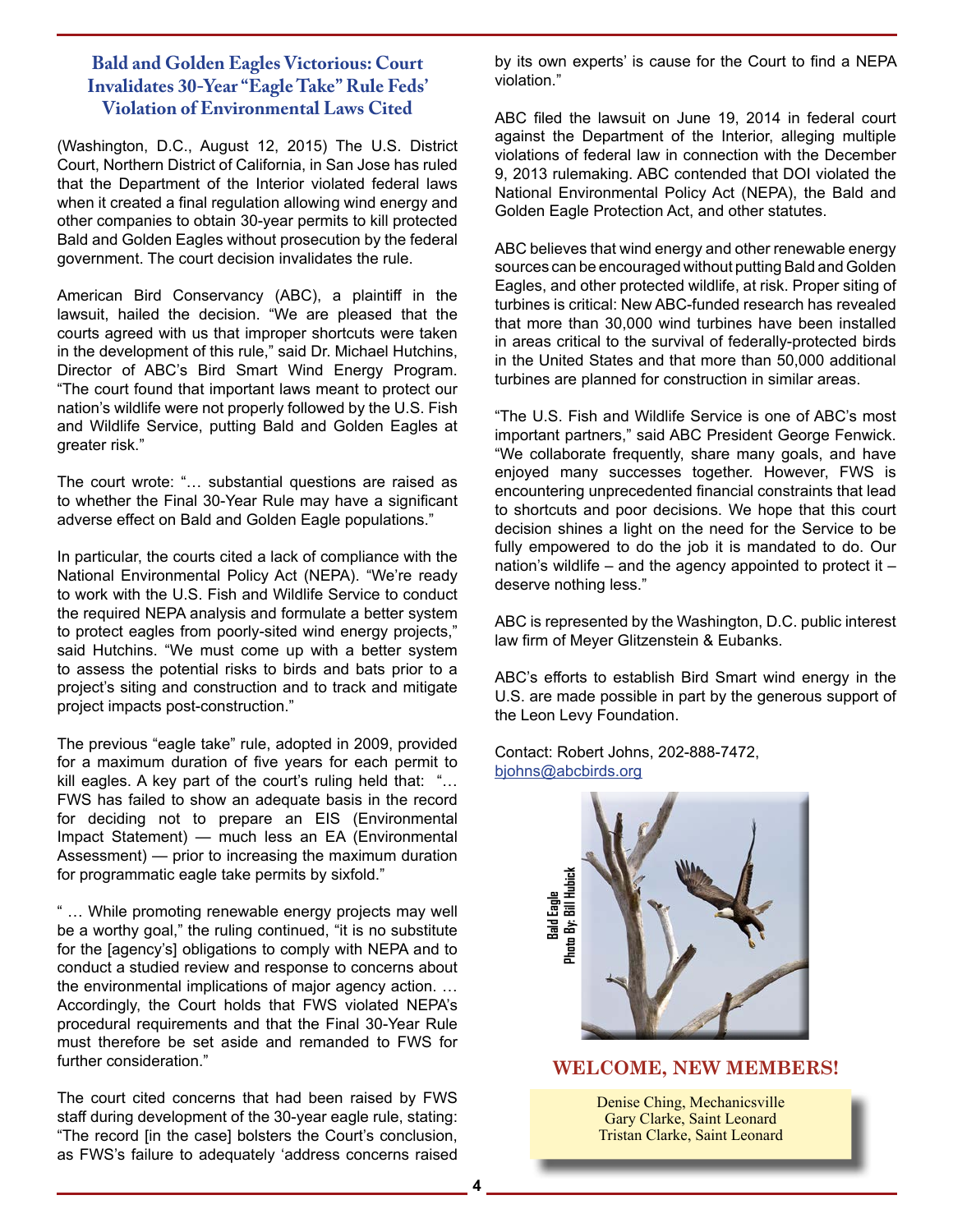# **Career Once Derided As 'For The Birds' Soars Into 8th Decade**

Dylan Brown, E&E reporter Greenwire: Thursday, August 27, 2015

PATUXENT RESEARCH REFUGE, Md. -- On Chandler Robbins' first day of work here as a federal scientist, World War II was raging, FDR was in the White House, and Rodgers and Hammerstein's "Oklahoma!" was opening on Broadway. The year was 1943.

Seventy-two years later, Robbins is still at work as a federal scientist -- albeit emeritus -- and still at Patuxent.

The 96-year-old ornithologist has played a role in moving the study of songbirds out of Ivy League labs and into the conservation mainstream. He's co-author of a major field guide to birds and still helps organize the North American Breeding Bird Survey as he has since 1966.

Shortly after he was named Patuxent's resident biologist in 1946, he was part of the all-hands-on-deck effort to assess the impacts of the pesticide DDT on birds -- work that figured in "Silent Spring," the celebrated 1962 exposé by another fabled federal scientist and Robbins' colleague, Rachel Carson.

Robbins recalls that scientific sleuthing with a shrug. "We couldn't do anything else because it was an emergency," he said.

Chandler Robbins

U.S. Geological Survey scientist emeritus Chandler Robbins, 96, in his office at the Patuxent Wildlife Research Center north of Washington, D.C. Photo by Dylan Brown.

He officially retired from the U.S. Geological Survey in 2005, but the birding legend still goes to the office here on most days, entering through the door marked "Emeritus War Room" and wading through piles of paperwork and punching up reports at his computer while surrounded by mementos, plaques and certificates.

[Editor's note: to read the rest of the article, please follow the link below]

http://www.eenews.net/stories/1060024010



**U.S. Geological Survey scientist emeritus Chandler Robbins, 96, in his office at the Patuxent Wildlife Research Center north of Washington, D.C. Photo by Dylan Brown** *Southern Maryland Audubon Society*

# ADOPT-A-RAPTOR

Foster Parents Needed!!



The Southern Maryland Audubon Society supports raptor conservation and research projects in the Southern Maryland area through the "Adopt-A-Raptor" Program. The program currently includes four species: **Osprey, Barn Owl, American Kestrel and Northern Saw-whet Owl**. Each bird is banded by a licensed bird bander with a serially numbered metal band, in cooperation with the U.S. Bird Banding Laboratory. A limited number of birds are available for adoption each year!

#### **"Adopt-A-Nest" now available for Osprey, Barn Owl & Kestrels!**

#### Adoptive "parents" will receive:

A certificate of adoption with the bird's band number, and location and date of banding.

Information on the ecology and migration patterns of the species

Any other pertinent information that may become available

#### Your support helps provide:

- Barn Owl Nest Boxes
- Osprey Nesting Platforms
- Kestrel Nest Boxes
- Mist Nets or Banding Supplies

Complete the form below to "Adopt-A-Raptor" with the Southern Maryland Audubon Society

--------------------------------------------------------------------------------------------- *Mail completed form to: Melissa Boyle, Adopt-a-Raptor, 10455 Point Lookout Rd. Scotland, MD 20687*

Name:\_\_\_\_\_\_\_\_\_\_\_\_\_\_\_\_\_\_\_\_\_\_\_\_\_\_\_\_\_\_\_\_\_\_\_\_\_\_\_

as it should appear on Adoption Certificate

Address:\_\_\_\_\_\_\_\_\_\_\_\_\_\_\_\_\_\_\_\_\_\_\_\_\_\_\_\_\_\_\_\_\_\_\_\_\_

I wish to adopt:

 $($ # of) Osprey, \$10 each / \$25 per nest

(# of) Barn Owl, \$25 each / \$50 per nest

(# of) Northern Saw-whet Owl, \$30 each

(# of) American Kestrel, \$35 each / \$75 per nest

\_\_\_\_\_\_\_\_\_\_\_\_\_\_\_\_\_\_\_\_\_\_\_\_\_\_\_\_\_\_\_\_\_\_\_\_\_\_\_\_\_\_\_\_

Amount Enclosed:

*Make checks payable to: Southern Maryland Audubon Society*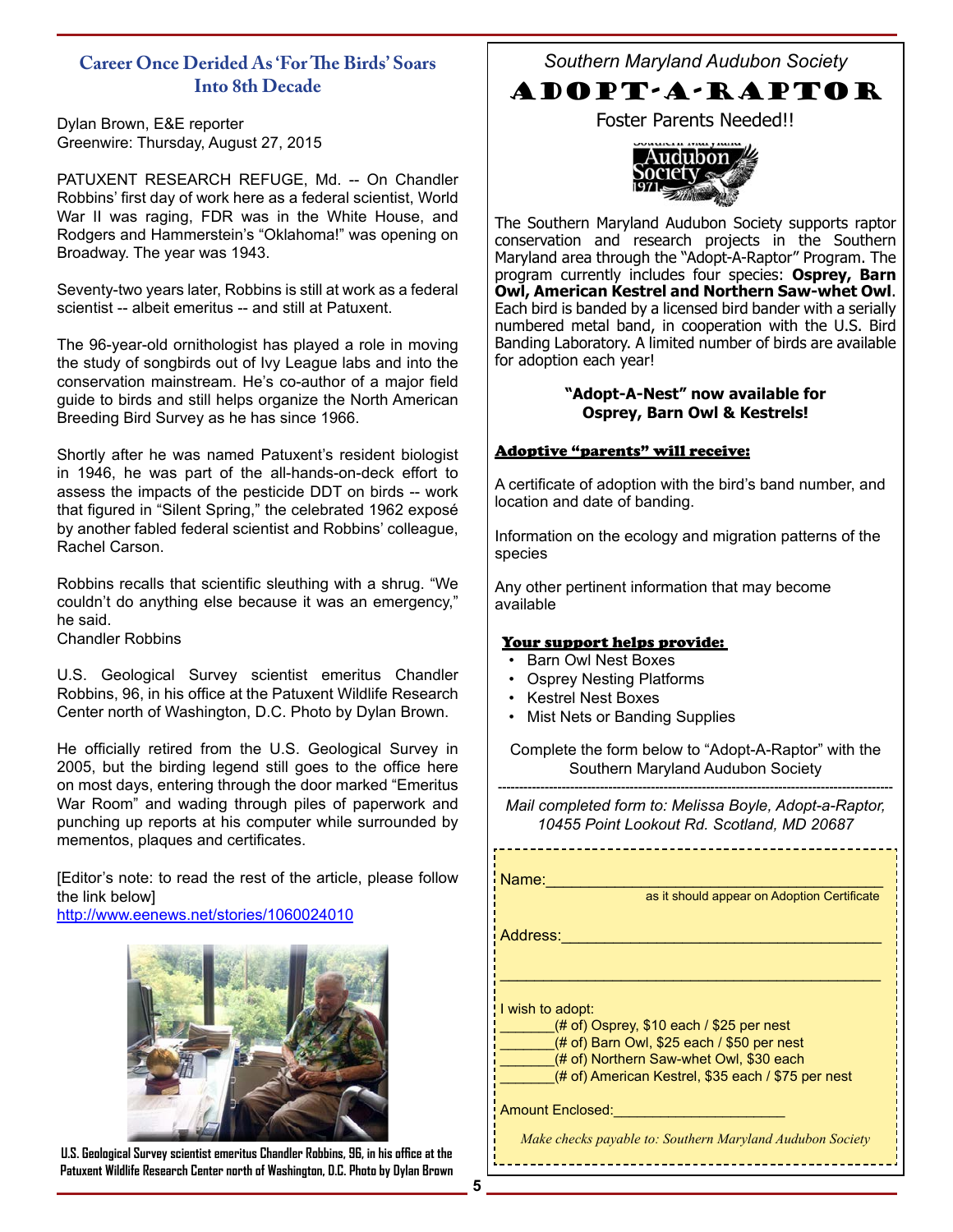# **Upcoming Events**

#### September 19 - SATURDAY – 8 a.m. – 12 noon **FIELD TRIP**

Point Lookout State Park, St. Mary's County **"MIGRATION ON THE POINT"**

#### Leader: Tyler Bell

Join us at Southern Maryland's premier birding hotspot as fall migrants funnel south to cross the Chesapeake Bay and the Potomac River. Loblolly pines, mixed hardwoods, beaches, marshes and broad water views regularly deliver a wide variety of species and occasional rarities. From Lexington Park drive south on Rte. 235 for 13 miles. Go left on Rte. 5 for 5 miles to the end. Meet leader at park entrance parking lot. Fee area. RSVP to Tyler at 301-862-4623 or itylerbell@yahoo.com.

#### September 26 - SATURDAY – 8 a.m. – 12 noon **FIELD TRIP**

Calvert Cliffs State Park, Calvert County 10540 H G Trueman Road, Lusby, MD 20657  **"FALL MIGRATION"**

#### Leader: Judy Ferris and Jan Degeneffe

Neotropical migrants should be near their peak. Warblers, tanagers, grosbeaks, and other songbirds. Good trails through wooded habitat and along the creek. Take Rt. 2/4 south of Prince Frederick for about 14 miles. Follow signs to the park. Meet leaders in parking lot. Facilities and fee, 3 mile round trip. RSVP by the 25th to Judy at jferris11@gmail. com or 410-326-1965.

#### September 27 – SUNDAY – 8:00 a.m. – 11 a.m. **FIELD TRIP**

Sotterley Plantation, St. Mary's County 44300 Sotterley Plantation, Hollywood, MD 20636 **"BIRDING THE FIELDS AND TRAILS OF SOTTERLEY"**

#### Leaders: David Moulton and Michael Patterson

Join us for a fall excursion to this scenic and historic Patuxent River property. Bald Eagles, migrant songbirds and lingering meadowlarks and sparrows can be found via Sotterley's trails and river views. Directions: From Rt. 235, go north on Sotterley Road, turn right through gates to the Sotterley Plantation visitors' center parking lot. RSVP by the 26th to David at moulton.davidh@ gmail.com or 240-278-4473.

October 3 – SATURDAY – 8:00 a.m. – 12 Noon **FIELD TRIP**

#### Cove Point Beach and Marsh, Calvert County **"SHARP-TAILED SPARROWS AND MIGRANTS"** Leader: Bob Boxwell

Cove Point beach and marsh is a unique habitat on the western shore of the Chesapeake Bay. A living shoreline project is helping to restore the fresh water marsh from salt water incursion. We will target sparrows, marsh inhabitants and migrants. This is a restricted area; directions will be given upon reservation, limited to ten guests. RSVP by September 30th to Bob at bobboxwell@hotmail.com or 443-404-5549.

#### October 7 – WEDNESDAY – 7:30 p.m. – 9:00 p.m. **MONTHLY MEETING PROGRAM**

Calvert County Fairview Branch Library, Calvert County 8120 Southern Maryland Boulevard, Owings, MD 20736

#### *"Sri Lanka – Exploration of a Biodiversity Hotspot"*

Dr. Gwen Brewer, Ecologist, and George Jett, Naturalist/ Photographer Lying within the Indo-Malaya ecozone, Sri Lanka is one of 25 biodiversity hotspots in the world. Although the country is relatively small in size, it has the highest biodiversity density in Asia. Come and enjoy our favorite local Audubon pair as they present their latest travel finds. Come early at 7 p.m. for refreshments and mingling. Presentation begins at 7:30 p.m.

#### *continued on page 7*

|        | <b>MEMBERSHIP APPLICATION</b>                                                                                                                                                                                                                                                                                                                                                                                   |
|--------|-----------------------------------------------------------------------------------------------------------------------------------------------------------------------------------------------------------------------------------------------------------------------------------------------------------------------------------------------------------------------------------------------------------------|
| $\Box$ | Please enroll me as a member of the Southern Maryland Audubon Society. All of my membership dollars will help support local conservation<br>initiatives and enable us to provide southern Maryland teacher education scholarships to attend Hog Island, Audubon Camp in Maine.                                                                                                                                  |
|        | Individual/Family:<br>1year \$20 2year \$35 3year \$45<br>$\Box$<br>Lifetime Membership: \$500<br>$\Box$<br>Donation:<br>$\Box$                                                                                                                                                                                                                                                                                 |
| $\Box$ | Please enroll me as a first time member of the National Audubon Society. You will automatically become a member of the Southern Maryland<br>Audubon Society. You will receive six issues of National's award winning Audubon Magazine. A fraction of my dues will be received to our chapter.<br>Your renewal information will come directly from the National Audubon Society.                                 |
|        | $\Box$<br>Introductory Offer: 1 year \$20                                                                                                                                                                                                                                                                                                                                                                       |
|        | Name:                                                                                                                                                                                                                                                                                                                                                                                                           |
|        | State: Zip: Zip:<br>City:                                                                                                                                                                                                                                                                                                                                                                                       |
| $\Box$ | Please enroll me for electronic delivery of our monthly newsletter The Osprey: ___ Email me a link to download the pdf, ___ Email me a notice it is<br>available on the website. My email address is: <b>endicate the entity of the ending of the ending of the ending of the ending of the ending of the ending of the ending of the ending of the ending of the ending of the ending </b><br>me a paper copy. |
|        | Please make your check payable to Southern Maryland Audubon Society or National Audubon Society.                                                                                                                                                                                                                                                                                                                |
|        | Mail to: Southern Maryland Audubon Society, P.O. Box 181, Bryans Road, MD 20616.                                                                                                                                                                                                                                                                                                                                |
|        | GREAT NEWS!! You can now go online and join SMAS via PayPal. Go to our website at somdaudubon.org for this new option.                                                                                                                                                                                                                                                                                          |

**6**